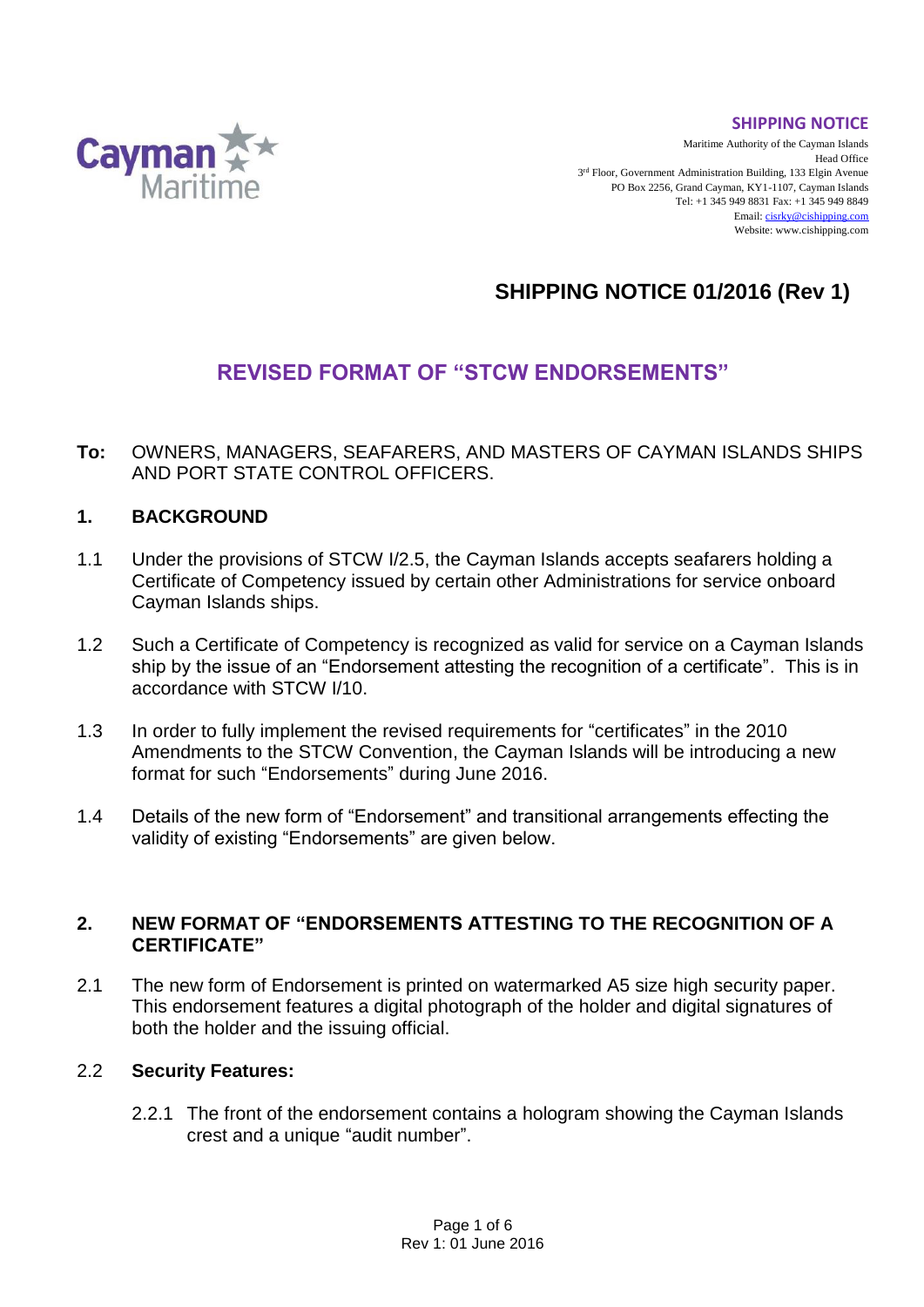2.2.2 Both the front and back of the endorsement feature a "micro printed" background. On the front of the endorsement, this micro printing depicts the words "Cayman Registry" and the Cayman Islands crest. On the back of the endorsement, the micro printing shows the words "ADVANCED SECURITY".

#### 2.3 **Verification**

The endorsement contains a "QR Code" which can be used to verify the validity of the endorsement via any internet connected device with a QR Code reader, such as a smartphone.

The QR code contains a specific URL which links to a dedicated validation web page. Contained in the URL are 3 parameters (Endorsement Number, DOB, Endorsement Issue Date) specific to each endorsement. These will automatically populate the 3 fields available on the validate page and return the below.

| <b>CIE Endorsement No.</b> |                                  |
|----------------------------|----------------------------------|
| ky-002640                  |                                  |
| <b>Date of Birth</b>       |                                  |
| 20-dec-1978                |                                  |
| <b>CIE</b> Issue Date      |                                  |
| 31 May 2016                |                                  |
| Validate                   |                                  |
| <b>Record Found!</b>       |                                  |
|                            | • Full Name: Johnny Anthony Park |
|                            | . Date of Birth: 20 Dec 1978     |
|                            | • CIE Number: ky-002640          |
|                            | • CIE Issue Date: 31 May 2016    |
|                            | • CIE Expiry Date: 20 Feb 2021   |
|                            | • Cert. Number: AY-378250        |
| • Capacity: N/A            |                                  |
|                            | • Issuing Country: NEW ZEALAND   |

The validity of any Endorsement can also be verified via the telephone, email and postal contact details given on the front of the Endorsement.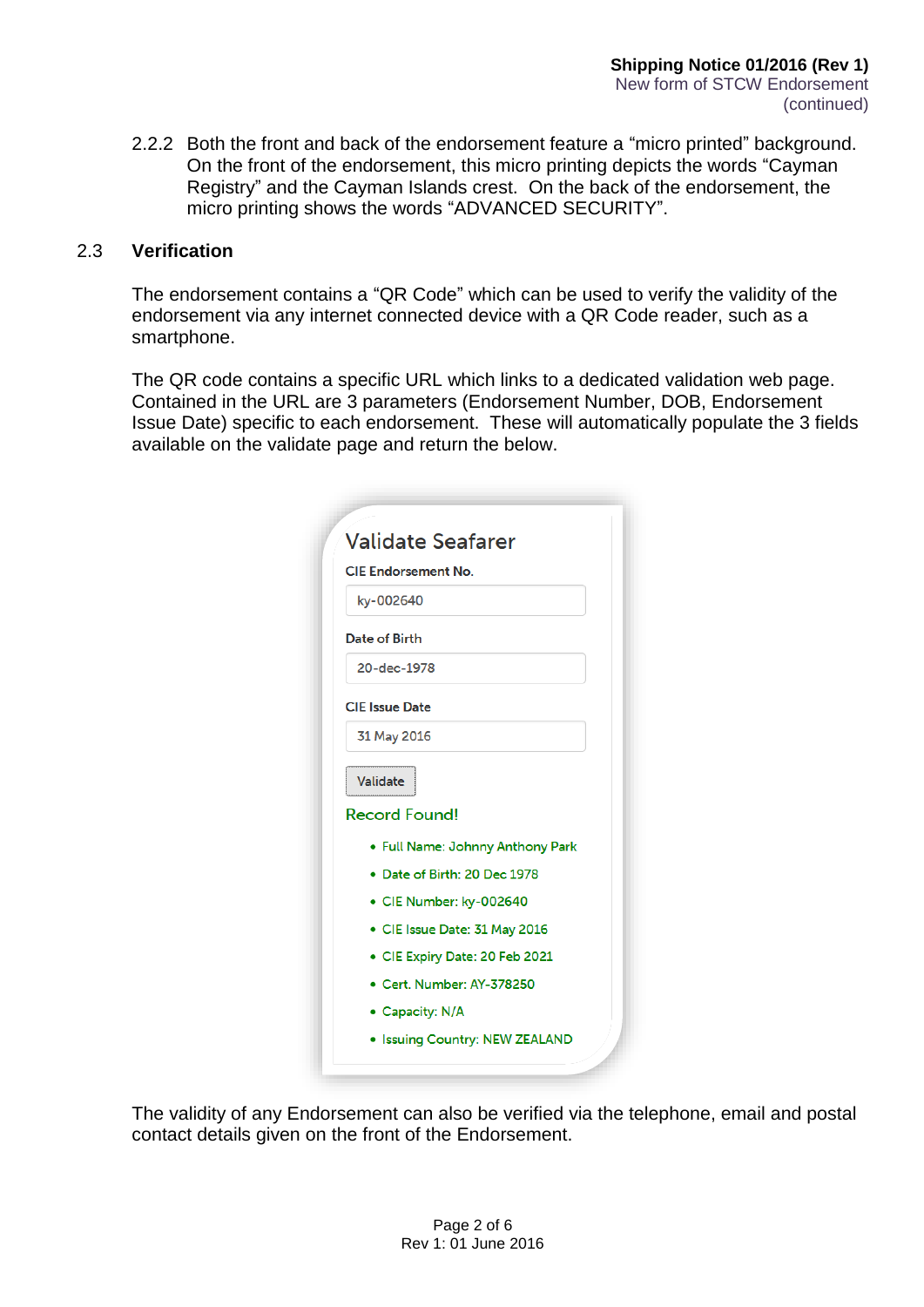#### **3 TRANSITIONAL ARRANGEMENTS FOR EXISTING "ENDORSEMENTS ATTESTING TO THE RECOGNITION OF A CERTIFICATE"**

- 3.1 The new form of "Endorsement" will start to be issued during June 2016. The existing form of "Endorsement" will continue to be issued from certain locations until December 2016. This is to allow the new infrastructure to be rolled out to all issuing locations in a controlled and orderly manner.
- 3.2 All existing "Endorsements" will continue to remain valid until the date of expiry stated on the "Endorsement". This will also apply to any "Endorsements" issued in the existing format before 31 December 2016.
- 3.3 It is therefore possible for an "Endorsement" issued in the existing format to remain valid until 01 January 2021 (subject to the expiry date stated on the Endorsement).
- 3.2 A sample of the existing "Endorsement" is given in Annex 2 of this Shipping Notice.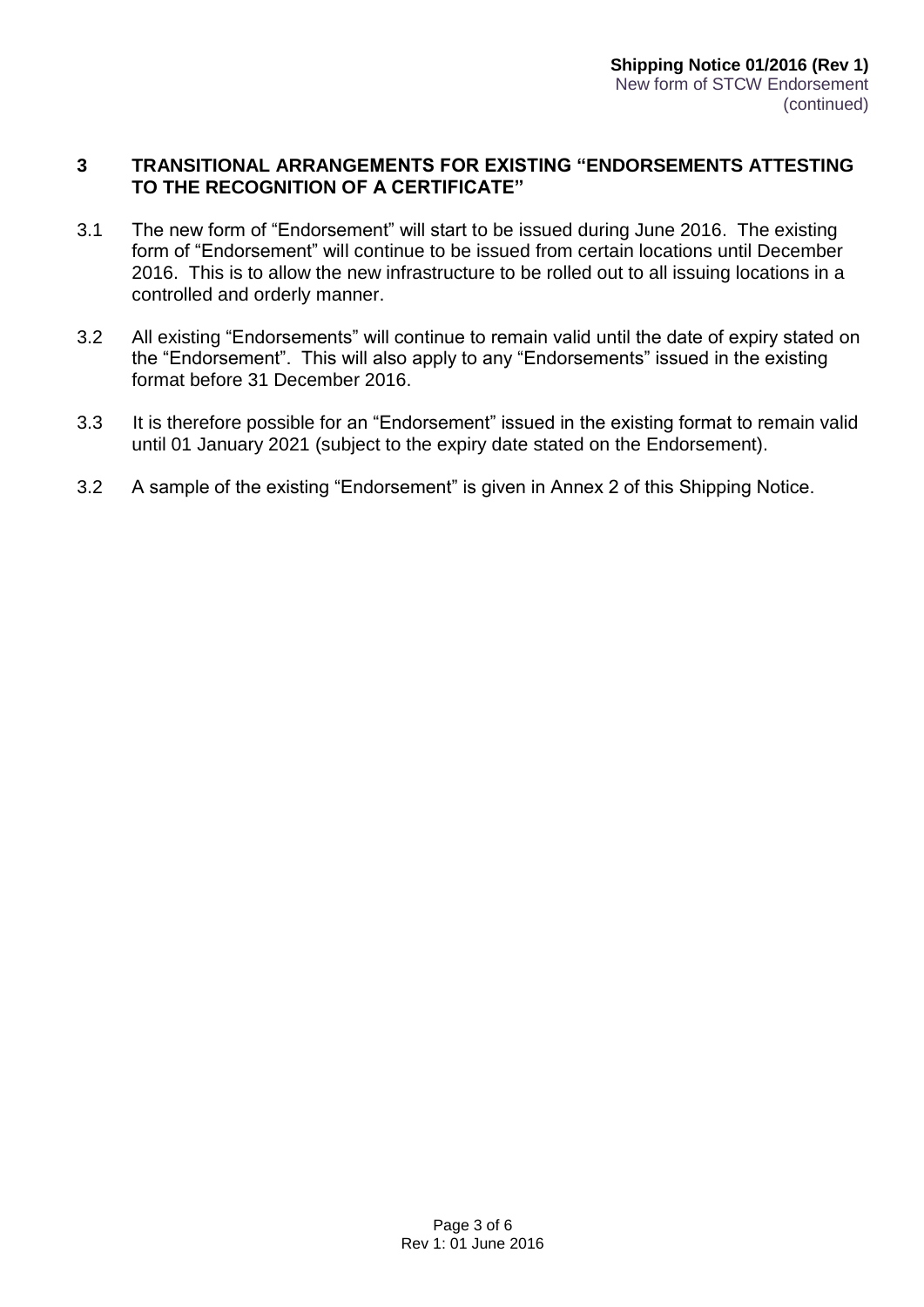#### Annex 1: Revised form of "ENDORSEMENT ATTESTING THE RECOGNITION OF A CERTIFICATE"

Actual size: 210 X 148 mm (A 5)

### Front



Unique "Audit Number"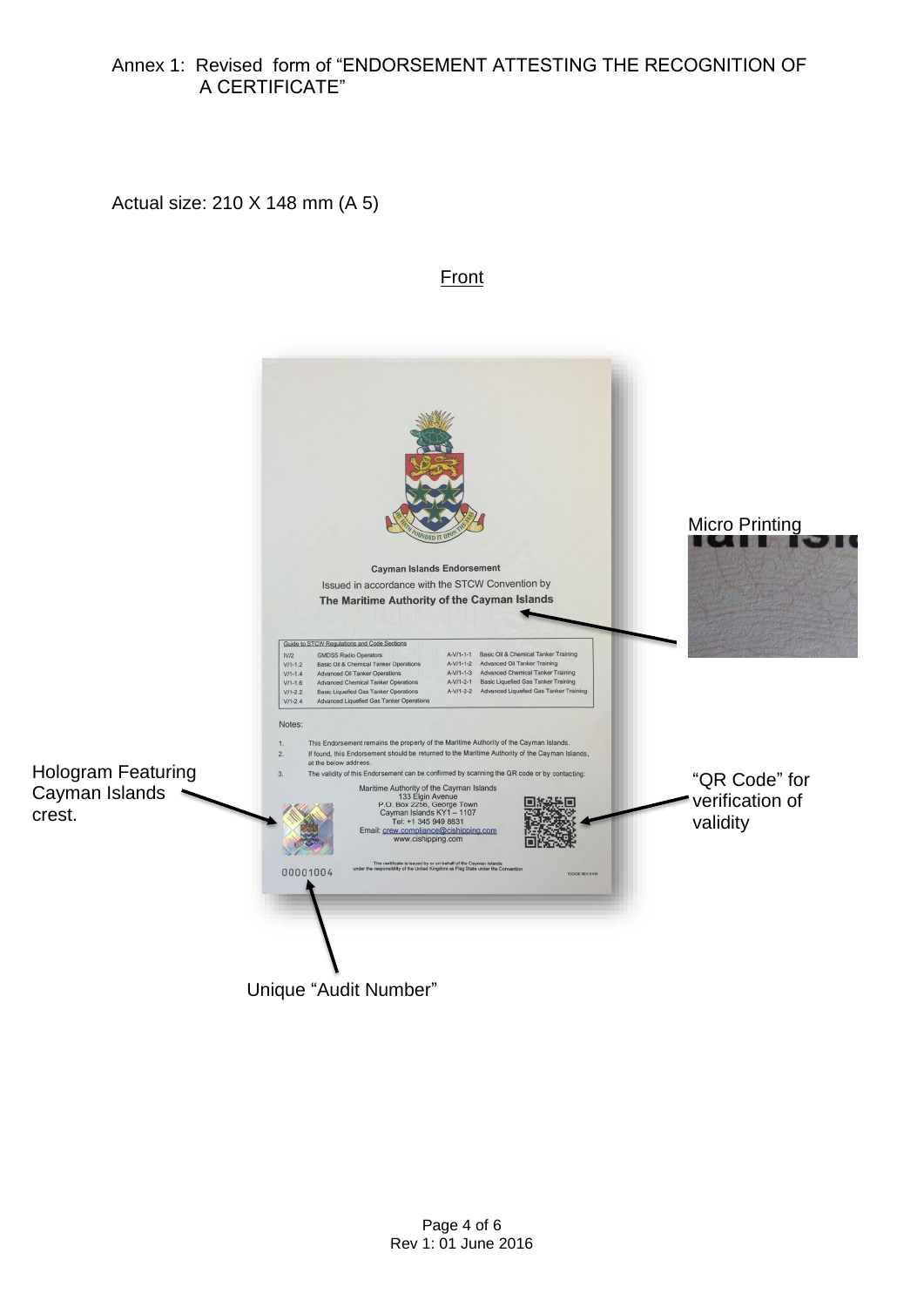Annex 1: Revised form of "ENDORSEMENT ATTESTING THE RECOGNITION OF A CERTIFICATE"

Actual size: 210 X 148 mm (A 5)



The back of the card contains information relating to the holder and the certificates recognized by the Endorsement, along with functions, limitations and capacities in which the holder may serve on board a Cayman Islands ship.

- M = Management Level O = Operational Level
- S = Support Level